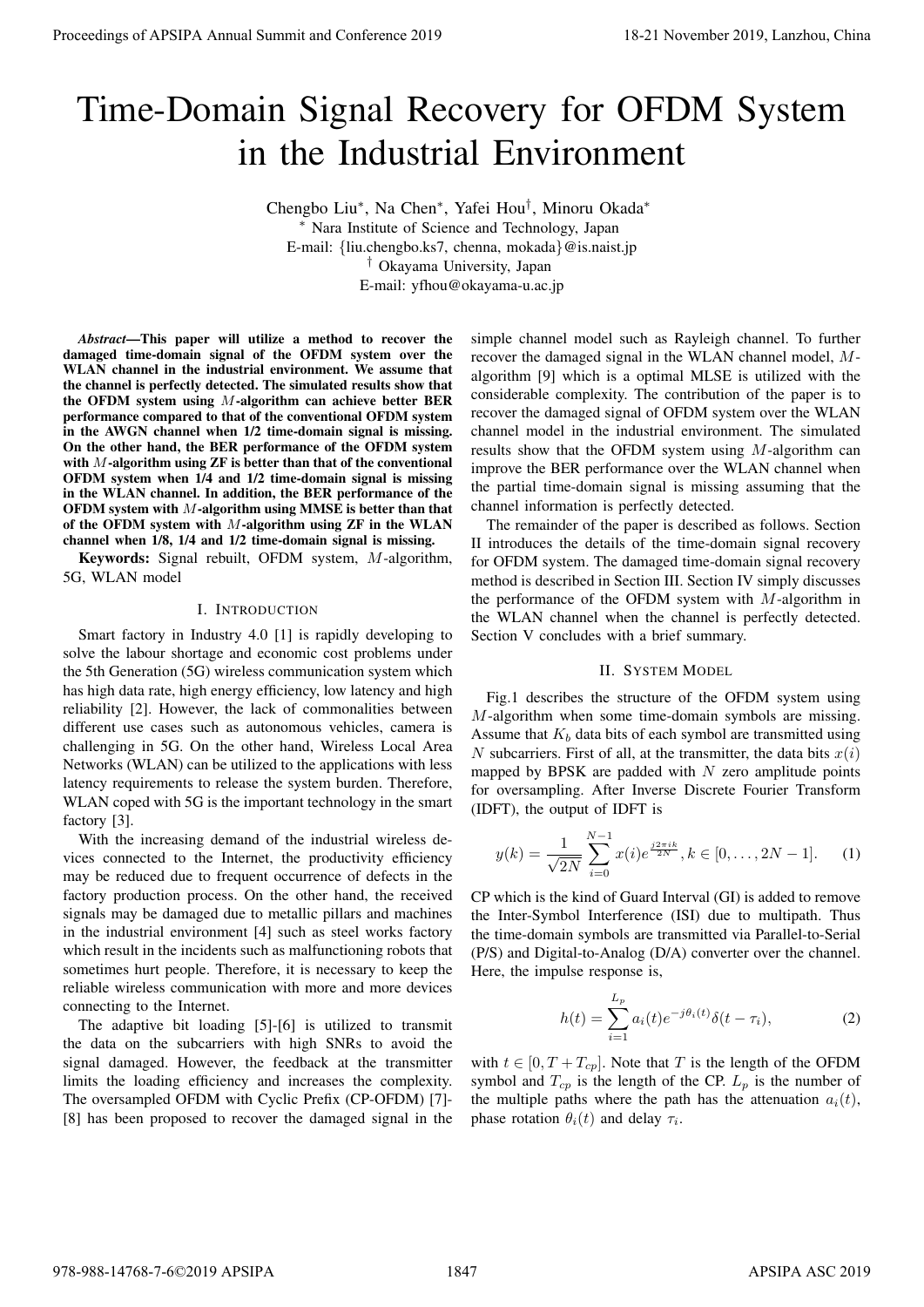

Fig. 1. Structure of OFDM system with BPSK modulation using  $M$ -algorithm when the partial time-domain symbols are missing.

At the receiver, the received signal over the WLAN channel is

$$
\hat{y}(t) = h(t) \otimes y(t) + n(t)
$$
\n
$$
= \sum_{i=1}^{L_p} a_i(t) e^{-j\theta_i(t)} y(t - \tau_n) + n(t)
$$
\n(3)

where the  $n(t)$  is the complex AWGN noise. Note that some values of the  $y(t)$  are set to be zero due to some time-domain symbols blocked by metallic pillars and machines etc..

After S/P and A/D, the discrete samples  $\hat{y}(k)$  are represented as

$$
\hat{y}(k) = y(k) + n(k) \n= \sum_{i=1}^{L_p} a_i e^{-j\theta_i} \sum_{m=0}^{N-1} x(m) e^{\frac{j2\pi m(k - N_{\tau_i})}{2N}} + n(k),
$$
\n(4)

with  $k \in [0, \ldots, 2N-1]$ . Assume that  $a_i$  and  $\theta_i$  of each path are constant during the whole OFDM symbol. Here  $n(k)$  is

the discrete samples of the complex AWGN noise and some values of  $y(k)$  are zero.  $N_{\tau_i}$  is the duration corresponding to the delay  $\tau_i$ .

After DFT, the 2N received samples,  $\hat{y}(k)$  yield  $\hat{\mathbf{Z}}=[\hat{z}(0), \ldots, \hat{z}(2N-1)]$  which are represented as

$$
\hat{z}(l) = \frac{1}{\sqrt{2N}} \sum_{k=0}^{2N-1} \hat{y}(k) e^{\frac{-j2\pi lk}{2N}}
$$
  
= 
$$
\frac{1}{2N} \sum_{k=0}^{2N-1} \left( \sum_{i=1}^{L_p} a_i e^{-j\theta_i} \times \right)
$$
  

$$
\sum_{m=0}^{N-1} x(m) e^{\frac{j2\pi m (k - N_{\tau_i})}{2N}} + n(k) e^{\frac{-j2\pi lk}{2N}}.
$$
 (5)

On the other hand, the Zero Forcing (ZF) equalization and Minimum Mean Square Error (MMSE) equalization are utilized to suppress the impact of the channel. Assume that the channel information is perfectly detected, therefore, the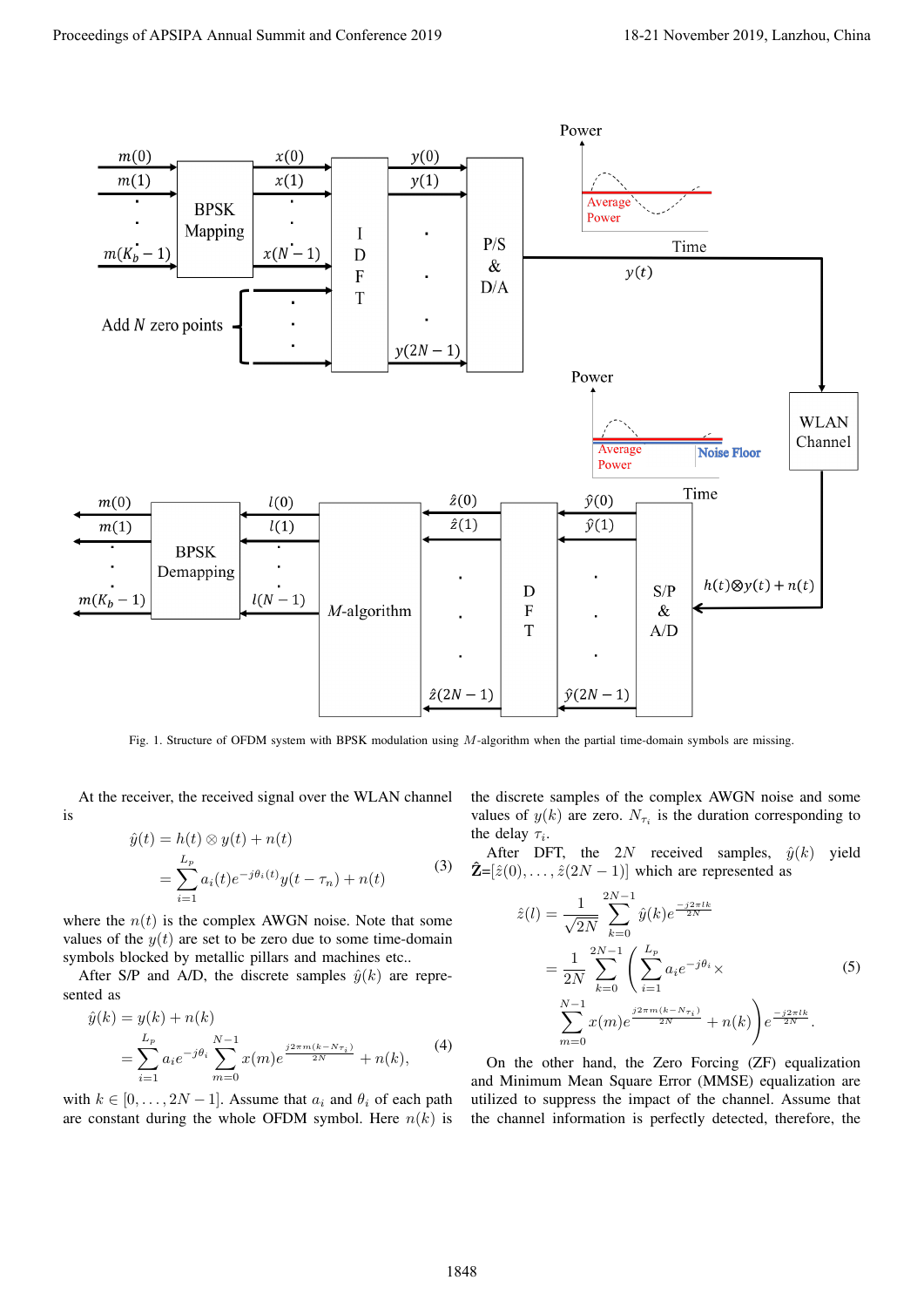Frequency Impulse Response (FIR) of the channel is expressed as,

$$
H(k) = \sum_{l=0}^{2N-1} h(l)e^{\frac{-j2\pi lk}{2N}}
$$
  
= 
$$
\sum_{l=0}^{2N-1} \sum_{i=1}^{L_p} a_i e^{-j\theta_i} e^{\frac{-j2\pi l N_{\tau_i}}{2N}},
$$
 (6)

The ZF equalization of the channel is expressed as,

$$
H_{ZF}(k) = \frac{1}{H(k)}.\t(7)
$$

The MMSE equalization of the channel is expressed as,

$$
H_{MMSE}(k) = \frac{H(k)^{*}}{|H(k)|^{2} + N_{0}},
$$
\n(8)

where  $\begin{bmatrix} \cdot \\ \end{bmatrix}^*$  is the conjugate of the value,  $\begin{bmatrix} \cdot \\ \end{bmatrix}$  stands for the absolute value and  $N_0$  expresses the power of the AWGN noise.

Therefore, the output of the received symbols via equalization is

$$
l(k) = \hat{z}(k) \times H(k),\tag{9}
$$

where  $H(k)$  expresses  $H_{ZF}$  or  $H_{MMSE}$  depending on the ZF or MMSE equalization. Finally, the damaged symbols can be recovered using M-algorithm and demapped by BPSK.

# III. SIGNAL RECOVERY METHOD

Since the received symbols  $\hat{y}(t)$  have lost their orthogonality due to partial time-domain signal missing, the samples  $\hat{z}(k)$ contain the Inter-Carrier Interference (ICI) component which cannot be demodulated independently by each subcarrier.

In this case, we can utilize MLSE to demodulate the received symbols. Here MLSE can be represented as

$$
\hat{\mathbf{X}} = \arg \min |\hat{\mathbf{Z}} - \mathbf{H}_{\mathbf{v}} \times \hat{\mathbf{X}}|^2, \tag{10}
$$

with  $\mathbf{H}_{\mathbf{v}} = [H(0), \dots, H(2N-1)]^T$ ,  $\hat{\mathbf{X}}_{N \times 1} = [\hat{x}(0), \dots, \hat{x}(N-1)]^T$ 1)]<sup>T</sup>. Note that  $\hat{x}(i)$  belongs to  $\{-1, 1\}$  and  $i = 0, 1, \dots, N - 1$ 1. The theory of the MLSE is to compare all possible values with the received signals to achieve a good BER performance at the cost of the computational complexity which increases exponentially as  $N^P$  with the number of subcarriers N and the number of constellation subsets of  $\{-1, 1\}$ , P.

The aim of the M-algorithm is to reduce the complexity of the MLSE with a considerable BER performance. The theory of the M-algorithm is to remove some candidates depending on the Euclidian distances between received signals and all possible values in every iteration. Therefore, the complexity increases linearly as  $MP$  with the number of the candidates and the number of constellation subsets of  $\{-1, 1\}$ , P for BPSK. Next, there is a simple explanation of the  $M$ -algorithm utilized in the OFDM system when some partial signal is missing.

Define  $\hat{\mathbf{X}}^{(i)(j)}$  as the *j*th candidate constellation points of the *i*th iteration process. Assume that  $P$  is the number of constellation subset of  $\{-1, 1\}$ . Firstly, the number of the initial candidate constellation points is U, namely,  $\hat{\mathbf{X}}^{(1)(u)}$  $=[\hat{x}(0), \ldots, \hat{x}(U-1), \ldots, 0]$  with  $\hat{x}(k) \in \{-1, 1\}$  and  $k \in$  $[0, \ldots, U-1]$ . Therefore,  $P^U$  kinds of  $\hat{\mathbf{X}}^{(1)(u)}$  are utilized to calculate the Euclidian distances in the first iteration.  $\mathbf{Z}_u^{(1)}$  =  $[z_u^{(1)}(0),...,z_u^{(1)}(2N-1)]$  are presented as

$$
\mathbf{Z}_u^{(1)} = \mathbf{H}_\mathbf{v} \times \hat{\mathbf{X}}^{(1)(u)}
$$
(11)

with  $u \in [1, \ldots, P^U]$ .

Therefore, the Euclidian distances  $d_u^{(1)}$  between  $\mathbf{Z}_u^{(1)}$  and the received samples  $\hat{Z}$  are evaluated as

$$
d_u^{(1)} = \left(\sum_{l=0}^{U-1} |z_u^{(1)}(l) - \hat{z}(l)|^2 + \sum_{l=N}^{2N-1} |z_u^{(1)}(l) - \hat{z}(l)|^2\right)^{1/2}.
$$
\n(12)

Depending on the ascending sorted  $d_u^{(1)}$ ,  $M(M < P^U)$ candidate constellation points are selected to calculate in the next iteration as  $\mathbf{Z}^{(1)}_{(k)}$  $\mathbf{K}_{(k)}^{(1)}$   $(k = 1, ..., M)$ . The  $\mathbf{\hat{X}}^{(1)(u)}$  are stored as  $\hat{\mathbf{X}}^{(1)(k)}(k = 1, \ldots, M)$ . Secondly,  $\hat{\mathbf{X}}^{(2)(u)}(u =$  $(1, \ldots, MP) = [\hat{\mathbf{X}}^{(1)(k)}, \hat{x}(U), 0, \ldots, 0]$  and  $\hat{x}(U) \in \{-1, 1\}.$ Therefore, MP kinds of vector  $\mathbf{Z}_{u}^{(2)} = [z_{u}^{(2)}(0) \dots z_{u}^{(2)}(2N -$ 1)] are presented as

$$
\mathbf{Z}_u^{(2)} = \mathbf{H}_\mathbf{v} \times \hat{\mathbf{X}}^{(2)(u)}.
$$
 (13)

The Euclidian distances  $d_u^{(2)}(u = 0, \dots, MP - 1)$  between  $\mathbf{Z}_{u}^{(2)}$  and the received samples  $\hat{\mathbf{Z}}$  are evaluated by

$$
d_u^{(2)} = \left(\sum_{l=0}^U |z_u^{(2)}(l) - \hat{z}(l)|^2 + \sum_{l=N}^{2N-1} |z_u^{(2)}(l) - \hat{z}(l)|^2\right)^{1/2}.
$$
\n(14)

Thus,  $M(M < P^U)$   $\mathbb{Z}_u^{(2)}$  candidate constellation points are selected to calculate in the next iteration as  $\mathbf{Z}_{(k)}^{(2)}$  $\binom{(2)}{(k)} (k = 1, \ldots, M)$ depending on the Euclidian distances.  $\hat{\mathbf{X}}^{(2)(u)}$  are stored as  $\hat{\mathbf{X}}^{(2)(k)}$   $(k = 1, ..., M)$ . Repeat the same operation until  $\hat{\mathbf{X}}$ are all evaluated.

# IV. SIMULATED RESULTS



Fig. 2. BER performance of the OFDM system with BPSK modulation using  $M$ -algorithm compared of that of the conventional OFDM system when half time-domain symbols are missing in the AWGN channel.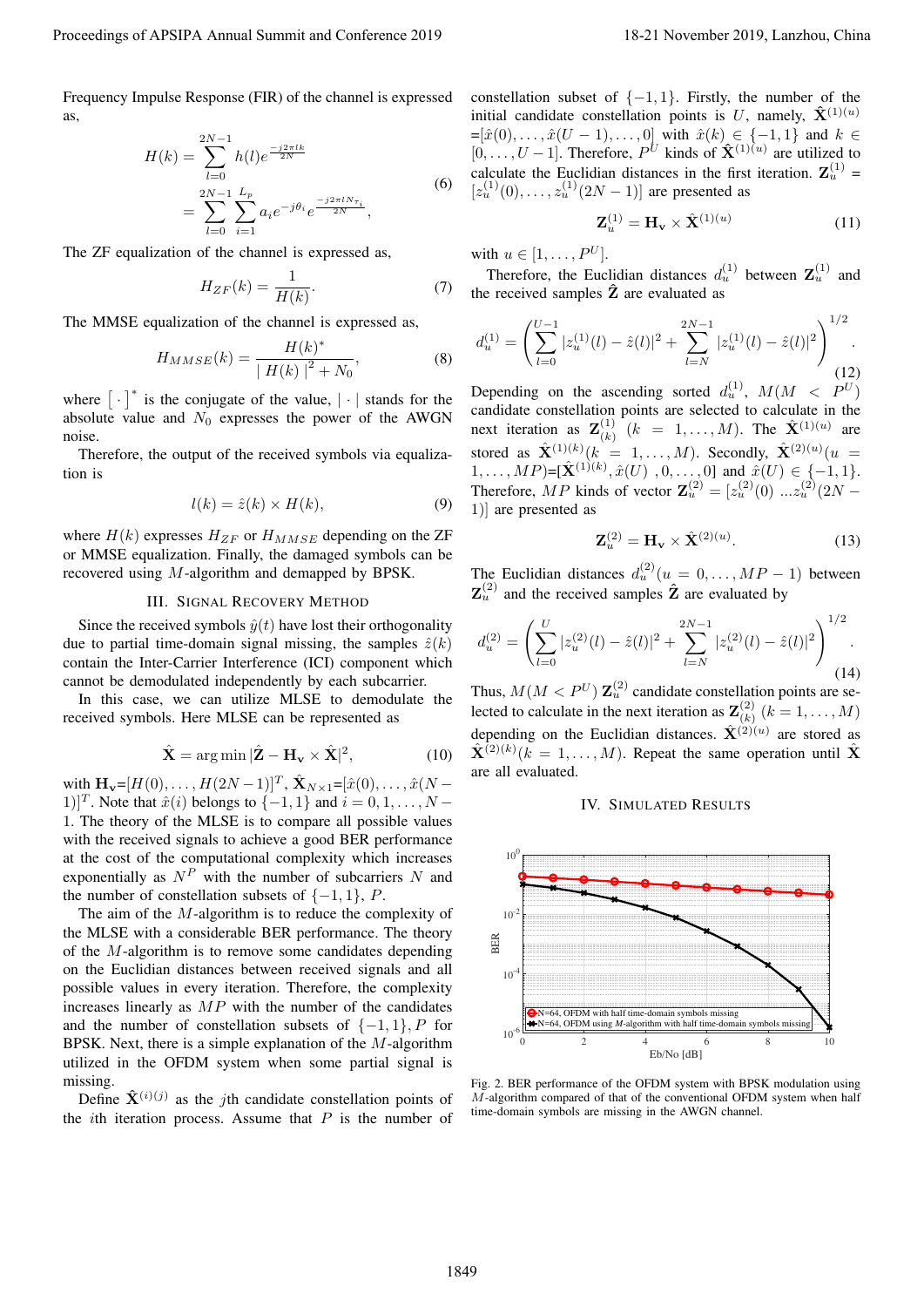We simulate the OFDM system using  $M$ -algorithm over an AWGN channel with the number of the subcarriers  $N =$ 64 when half time-domain symbols are missing. The BER performance of the OFDM system using M-algorithm is described in Fig. 2. Since the M-algorithm compares all the possible values with the received signal in every iteration, the BER performance of the OFDM system using M-algorithm is better than that of the conventional OFDM system in the AWGN channel even half time-domain symbols missing.

TABLE I PARAMETERS OF THE OFDM SYSTEM WITH M-ALGORITHM

| Parameters             | Specification        |  |
|------------------------|----------------------|--|
| FFT size               | 64                   |  |
| Guard Interval         | 1/4                  |  |
| Modulation             | <b>BPSK</b>          |  |
| Equalization           | <b>ZF / MMSE</b>     |  |
| $M$ -algorithm $(U,M)$ | (3, 32)              |  |
| Carrier frequency      | 5GHz                 |  |
| Bandwidth              | 40MHz                |  |
| Channel model          | WLAN model (Model B) |  |
| Propagation scenarios  | Indoor               |  |

TABLE II MODEL B POWER DELAY PROFILE

| Tap number | Power [dB] | Delay [ns] |
|------------|------------|------------|
|            |            |            |
| 2          | $-5.43$    | 10         |
|            | $-2.52$    | 20         |
|            | 5.89       | 30         |
|            | $-9.16$    | 40         |
|            | $-12.51$   | 50         |
|            | $-15.61$   | 60         |
| 8          | $-18.71$   | 70         |
| q          | $-21.82$   | 80         |



Fig. 3. BER performance of the OFDM system for BPSK modulation using M-algorithm with ZF or MMSE compared of that of the conventional OFDM system when 1/8 time-domain symbols are missing in the WLAN channel model.

We also simulate the OFDM system using  $M$ -algorithm in the WLAN channel. Table I and Table II [10] are the parameters of the OFDM system using M-algorithm and Model B power delay profile of the WLAN model, respectively. For M-algorithm, we set the number of initial estimators as



Fig. 4. BER performance of the OFDM system for BPSK modulation using  $\overline{M}$ -algorithm with ZF or MMSE compared of that of the conventional OFDM system when 1/4 time-domain symbols are missing in the WLAN channel model.



Fig. 5. BER performance of the OFDM system for BPSK modulation using M-algorithm with ZF or MMSE compared of that of the conventional OFDM system when 1/2 time-domain symbols are missing in the WLAN channel model.

 $U = 3$  and the number of candidate points as  $M = 32$ . To compensate the weak signal, the ZF equalizer simultaneously amplifies the signal and the noise, however, MMSE equalizer suppresses the noise enhancement. Therefore, the OFDM system with M-algorithm using MMSE equalization has better BER performance than that of the OFDM system with Malgorithm using ZF shown in Fig. 3 - Fig. 5. However, the BER performance of the OFDM system using ZF-M-algorithm is still better BER performance than that of the conventional OFDM system when 1/4 and 1/2 time-domain symbols are missing.

#### V. CONCLUSIONS

This paper utilized the M-algorithm to recover the damaged signal caused by the metallic structure etc.. OFDM with Malgorithm can achieve better BER performance compared to that of OFDM in the AWGN channel. On the other hand, OFDM with ZF or MMSE using M-algorithm can achieve better BER performance compared to that of OFDM in the WLAN channel model. Moreover, the BER performance of the OFDM with MMSE using  $M$ -algorithm is better than that of the conventional OFDM system with  $ZF$  using  $M$ -algorithm.